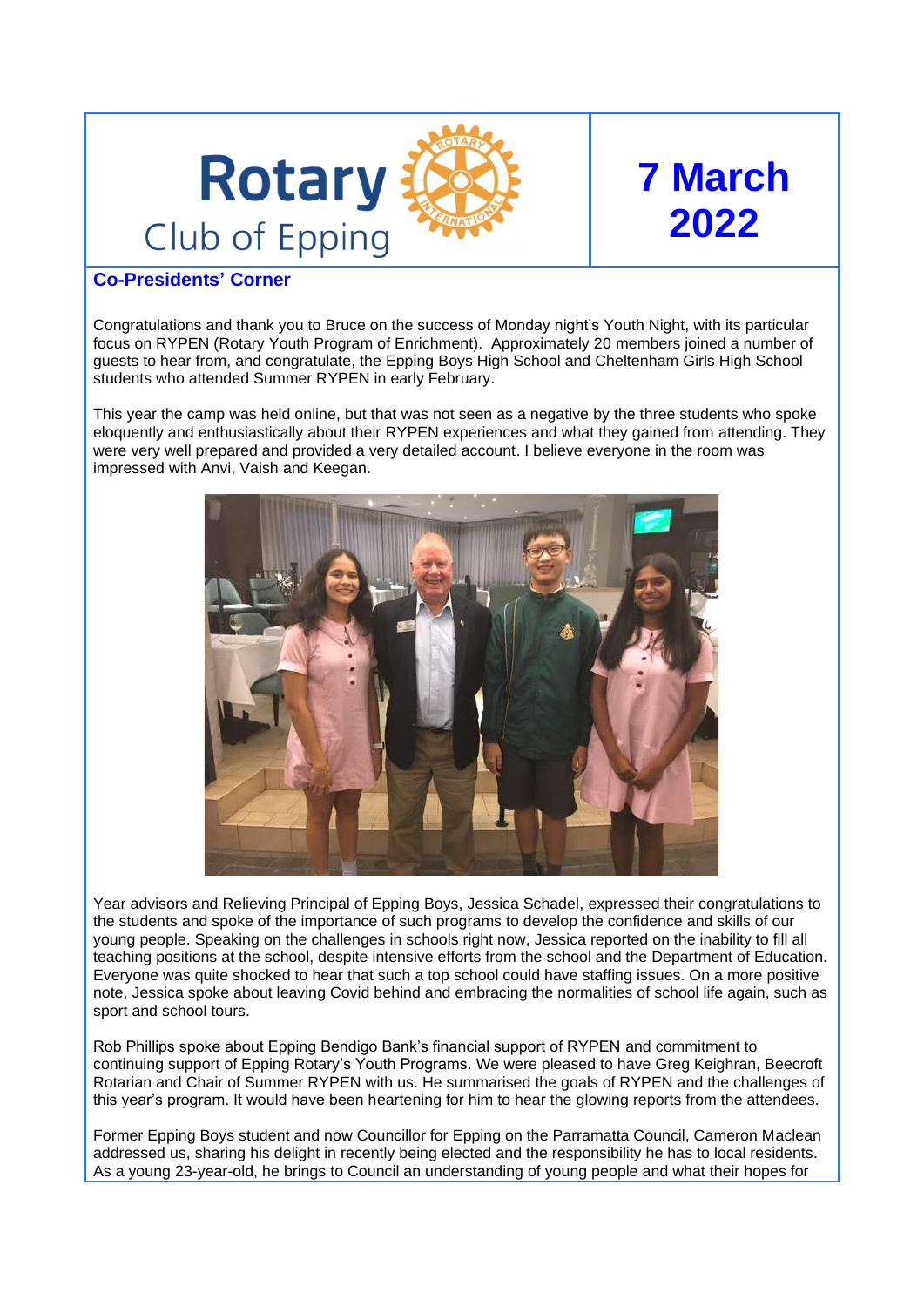the future are. I have no doubt Cameron will make a significant impact on Council. We look forward to seeing him at future events.





Councillor Cameron Mclean

As RYDA is an important part of our Rotary's Youth Program, I provided an outline of its history and focus on providing the tools and understanding young drivers need to become active, responsible rand safe road citizens.

With Covid, floods and war on our minds, it was an uplifting evening. As former President of the United States, Franklin D. Roosevelt, said "We cannot always build the future for our youth, but we can build our youth for the future." That is exactly what the Rotary Club of Epping is doing!

**Narelle**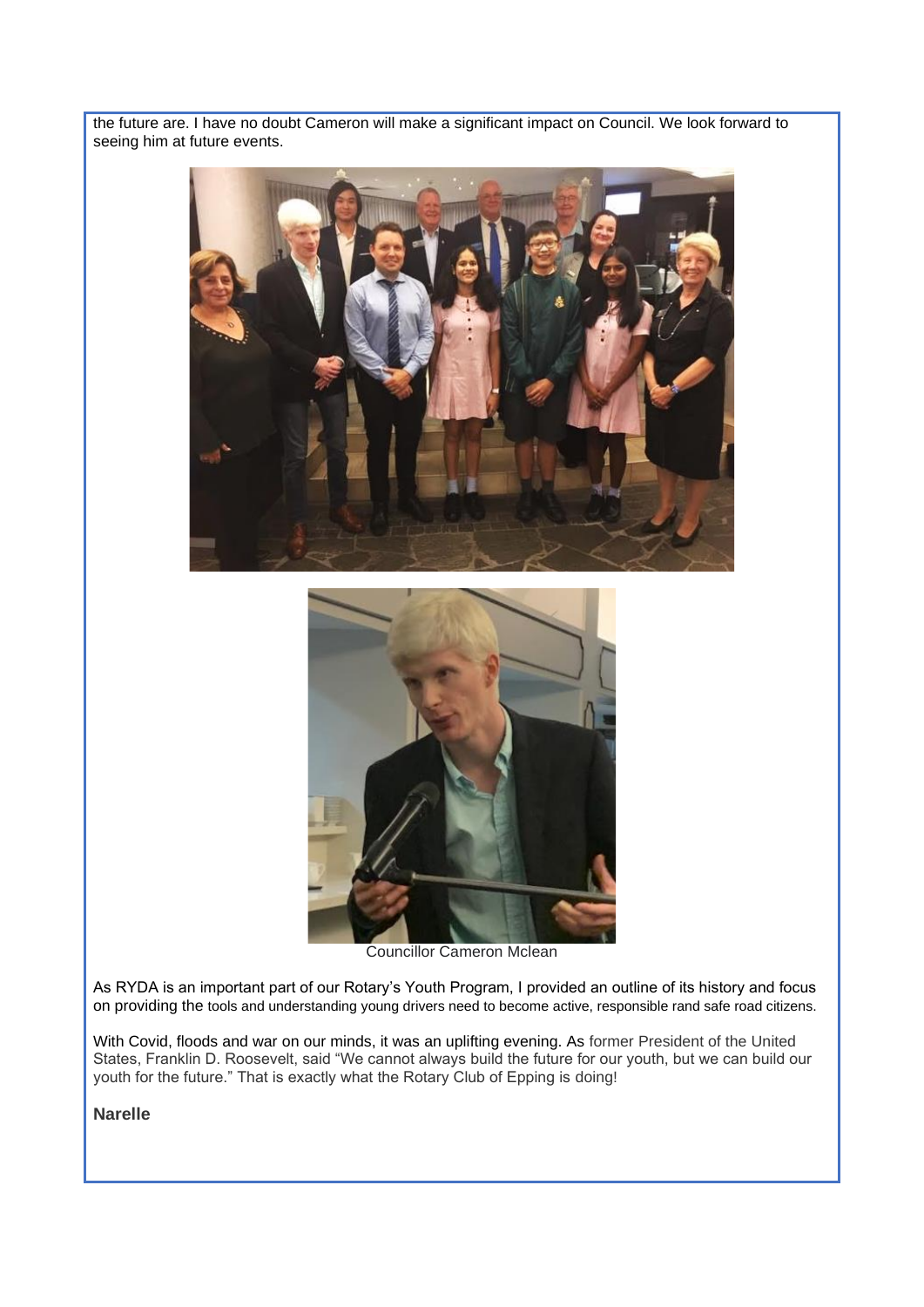# **Next Monday – Dr. Mayada Kayali**



In celebration of International Women's Day on 8 March, our guest speaker next Monday night 14 March is Dr. Mayada Kayali, an Australian of Palestinian background, with a PhD in Biochemical Pharmacology from the University of Strathclyde University in Glasgow.

Dr Kayali is President of the Women's International Club Canberra. This organisation, established in 1964, is a friendship club for women from all walks of life, of all ages and from diverse international backgrounds. It is not-for-profit, international in scope and has as its focus, multicultural understanding and

friendship. With no political or religious affiliations, it encourages and values the open exchange of ideas and opinions. Dr Kayali is also a Director at the Therapeutic Goods Administration. We look forward to hearing from this accomplished and distinguished guest.

## **Events Update**

| <b>Date</b>              | <b>Speaker</b>                          | Topic                                           |
|--------------------------|-----------------------------------------|-------------------------------------------------|
| Monday, March 14, 2022   | Dr. Mayada Kayali                       | President, Women's International Club, Canberra |
| Saturday, March 19, 2022 | District Conference                     | District 9685                                   |
| Monday, March 21, 2022   | 3 on me                                 | Personal journeys of 3 club members             |
| Monday, March 28, 2022   | <b>Austerity Picnic</b><br>/Harmony Day | Fundraising for Mahboba's Promise               |
| Saturday, April 02, 2022 | Paramatta Walk                          | Trevor Organising                               |
| Monday, April 04, 2022   | Pride of Workmanship                    | Acknowledgement of local businesses             |
| Monday, April 11, 2022   | David Furse-Roberts                     | <b>Political History</b>                        |
| Monday, April 18, 2022   | No Meeting, Easter Monday               |                                                 |

# **Paramatta Walk – finally on!!**

#### **REGARDING THE ROTARY WALK – HIDDEN PARRAMATTA**

Due to the postponement of this walk. Twice. Let's hope we get lucky the third time.

#### **SATURDAY, 2nd APRIL**

(This is the day after the opening of the Community Garden Project.)

Meet at 9.30am, Parramatta Station, Darcy Street entrance.

See you there. **Trevor**

# **Link to Community Gardens on our Web Site**

In preparation for the launch of the Community Garden on April 1, banners are being prepared and will be displayed at North Epping Primary School. The banners will include a QR-Code, which will lead to a page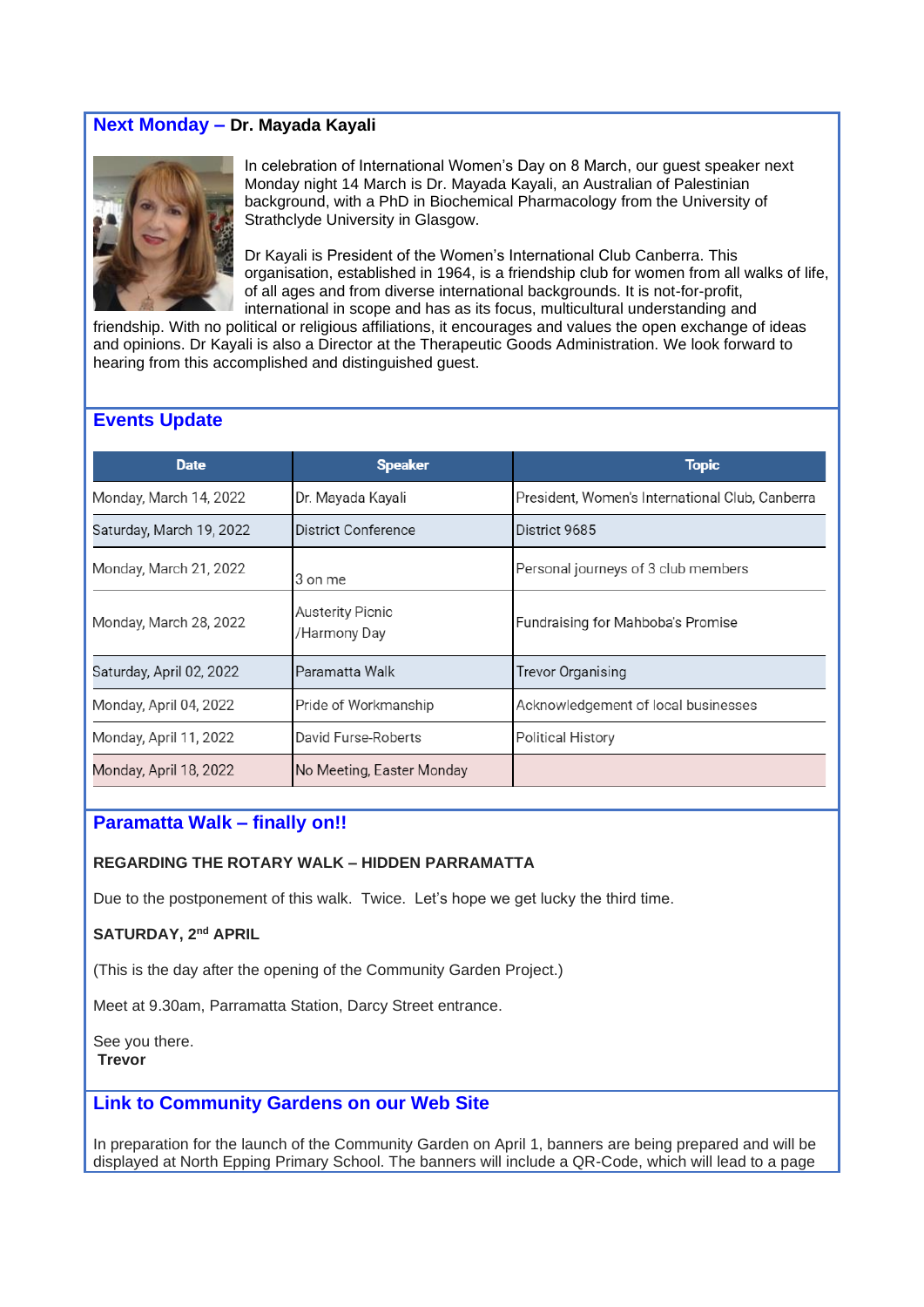on our website. There you will find the story of the Community Garden, elegantly penned by Trevor McAlister.

Why don't you scan this QR-Code and follow the link to the story.

# **Toula**



# **Pride of Workmanship**

Our Pride of Workmanship Awards Night this year is on Monday, April 4th at the Epping Club @ 6.00pm for 6.30pm

Pride of Workmanship, as a concept, was instigated at the District 268 (now 9685) Assembly in 1975. The idea was to encourage more pride by Australians in their vocations. From this suggestion and further discussion in that group session, the theme was born: "Do it once, Do it well, Build a Better Australia"

The Objectives are to promote Vocational Service the way Rotary fosters and supports the application of the Ideal of Service to the pursuit of all vocations. Also to encourage Pride of Workmanship in all vocations and provide employers with an opportunity to recognise Employees who display those qualities which are worthy of an award. It's also to encourage favourable employer/employee relationships and a sense of community pride in individual achievement. Most of all it provides an opportunity for Rotary to be involved in the Community.

A Nomination Form is attached below and you could use that to nominate someone from the local Community.

Also enclosed is a link to a brochure to explain PoW. Nominations close soon, so act fast.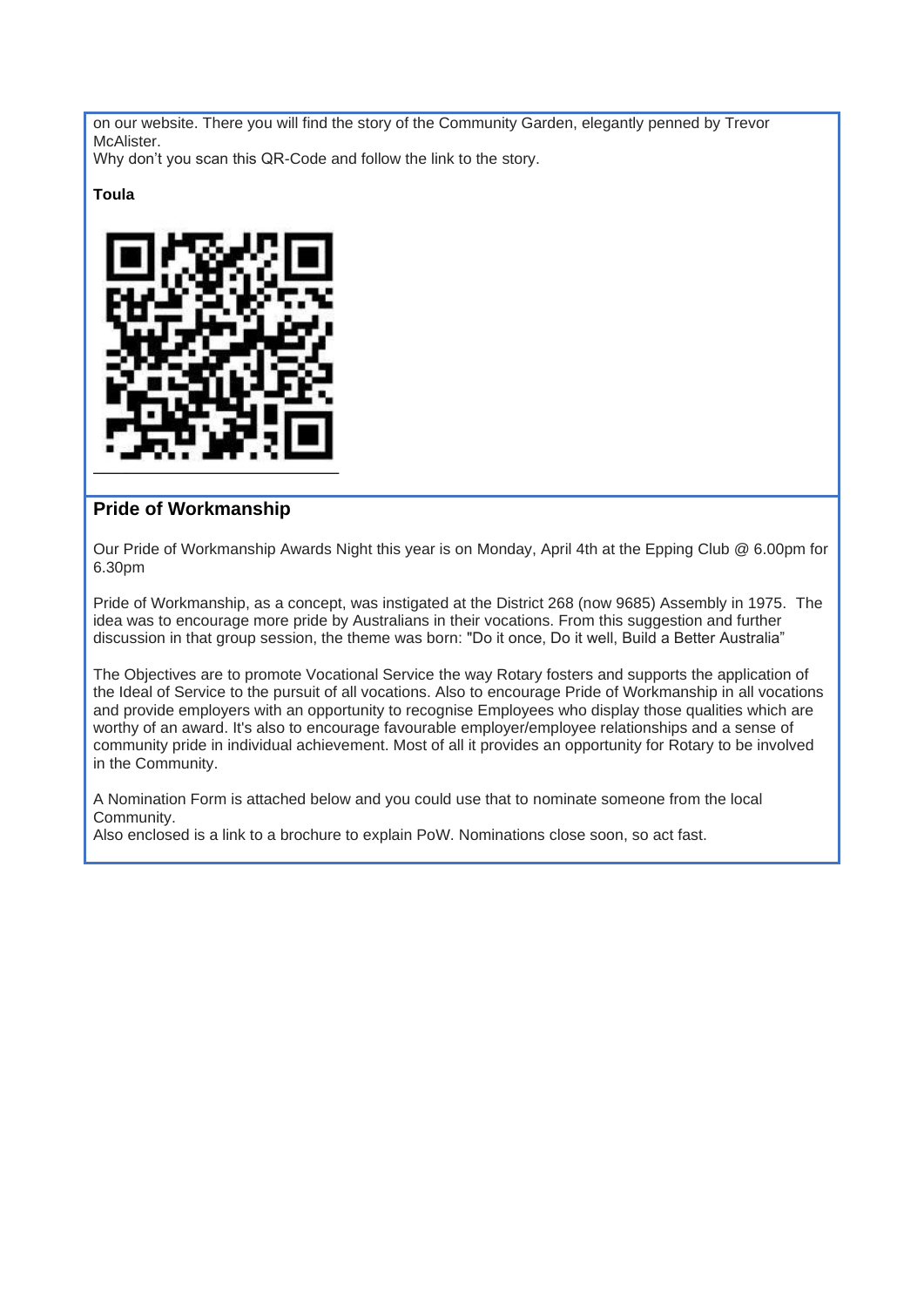#### The PRIDE OF WORKMANSHIP **Awards Programme**

Pride of Workmanship, as a concept, was instigated at the District 268 (now 9685) Assembly in 1975. At that Assembly, 43 incoming Vocational Service Directors attended a discussion group meeting where it was suggested that something should be organised that would encourage more pride by Australians in their vocations. From this suggestion and further discussion in that group session, the theme was born:

#### Do it once, Do it well, Build a Better Australia

#### **PROGRAMME OBJECTIVES:**

Il To promote Vocational Service.

Vocational Service refers to the way Rotary fosters and supports the application of the Ideal of Service to the pursuit of all vocations.

[] To encourage Pride of Workmanship in all vocations.

- □ To provide employers with an opportunity to recognise Employees who display those qualities which are worthy of an award.
- Il To encourage favourable employer/employee relationships and a sense of community pride in individual achievement.
- To provide an opportunity for Rotary to be involved in the  $\Box$ Community

#### **ADDITIONAL BENEFITS OF THE PROGRAMME:**

Involvement in the local business community will give the Club an opportunity to enhance better relations and promote goodwill. This also enable opportunities for prompting Rotary.

#### **GUIDELINES:**

- □ The emphasis is upon the theme "Do it once, Do it well. Build a Better Australia'
- □ The Pride of Workmanship is designed to acknowledge an employee, irrespective of age or vocation, who, in the eyes of his or her employer, displays outstanding qualities in terms of approach, attitude, dedication and commitment to his or her job.
- I The award is intended to cover all aspects of work, performance, and ethics, inclusive of quality and quantity output, safety, initiative, sense of responsibility etc.
- Ⅱ Pride of Workmanship is not a competition. It is a recognition of individual achievement and commitment.
- I Employers should be guided to ensure that the Awardee they sponsor is seen by their peers and fellow workers in their organisation as a worthy recipient of the award.

# **Pride of Workmanship Award Scheme**

# **SPONSOR NOMINATION FORM - 2022**

To: **The Rotary Club of Epping Contact: Alex Thomas (Vocational Director)** P O Box 77, Epping, NSW 1710 T: 0448 35 35 39 E: alexth@optusnet.com.au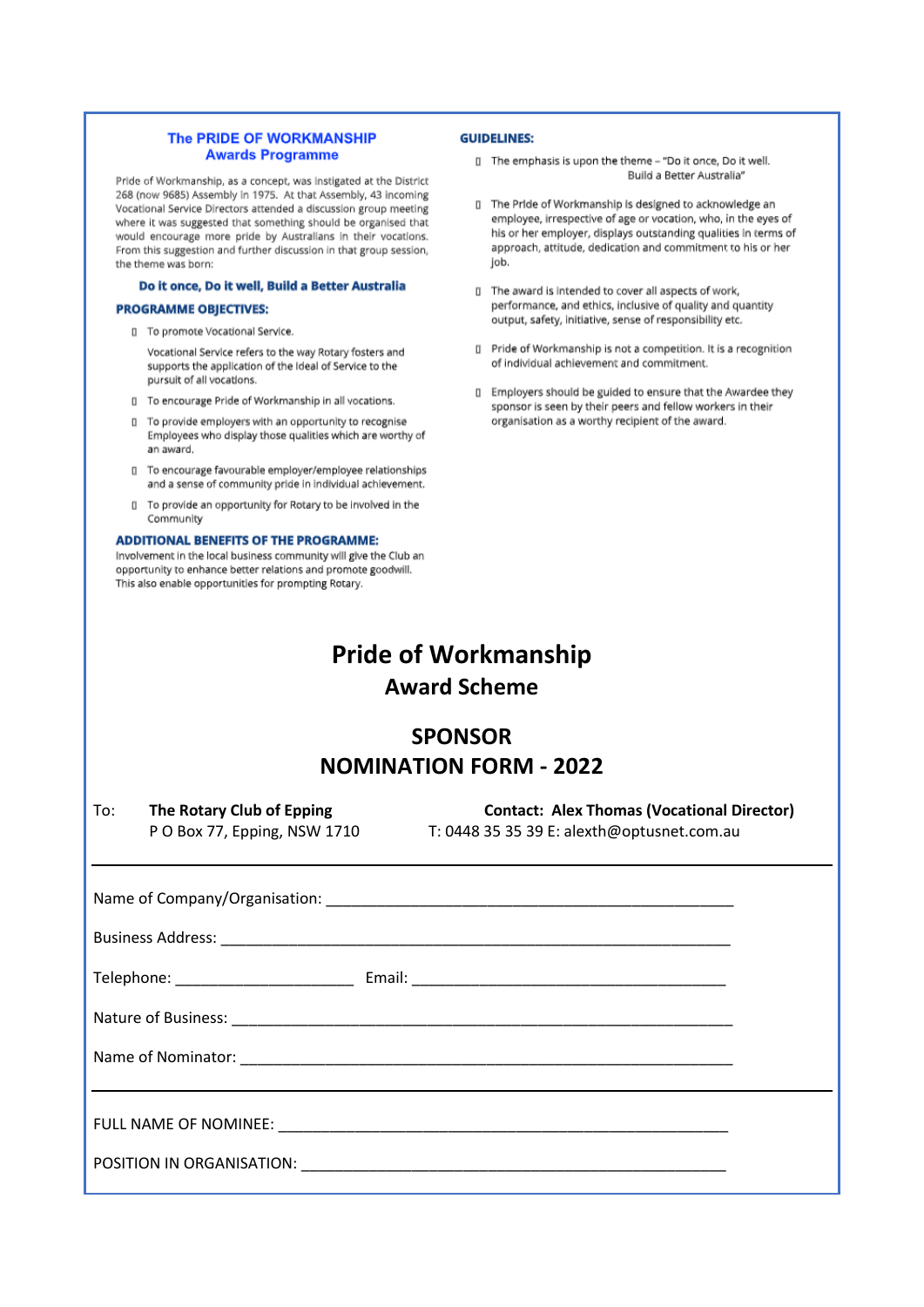PRIVATE ADDRESS:

**STATE WHY YOU CONSIDER THIS PERSON IS WORTHY OF A PRIDE OF WORKMANSHIP AWARD.**  (*Note: Your citation should be worded in a form suitable for reading as a short (80-100 words) Citation for the Awardee at the Presentation Dinner*) \_\_\_\_\_\_\_\_\_\_\_\_\_\_\_\_\_\_\_\_\_\_\_\_\_\_\_\_\_\_\_\_\_\_\_\_\_\_\_\_\_\_\_\_\_\_\_\_\_\_\_\_\_\_\_\_\_\_\_\_\_\_\_\_\_\_\_\_\_\_\_\_\_\_\_\_\_\_\_ \_\_\_\_\_\_\_\_\_\_\_\_\_\_\_\_\_\_\_\_\_\_\_\_\_\_\_\_\_\_\_\_\_\_\_\_\_\_\_\_\_\_\_\_\_\_\_\_\_\_\_\_\_\_\_\_\_\_\_\_\_\_\_\_\_\_\_\_\_\_\_\_\_\_\_\_\_\_\_ \_\_\_\_\_\_\_\_\_\_\_\_\_\_\_\_\_\_\_\_\_\_\_\_\_\_\_\_\_\_\_\_\_\_\_\_\_\_\_\_\_\_\_\_\_\_\_\_\_\_\_\_\_\_\_\_\_\_\_\_\_\_\_\_\_\_\_\_\_\_\_\_\_\_\_\_\_\_\_ Signature of Nominator: \_\_\_\_\_\_\_\_\_\_\_\_\_\_\_\_\_\_\_\_\_\_\_\_ Position: \_\_\_\_\_\_\_\_\_\_\_\_\_\_\_\_\_\_\_\_\_\_\_\_\_\_ **NOTE**: Nominations Close on **14 MARCH 2022 URGENT - RAWCS National Flood Appeal** Rotary Australia World Community Service (RAWCS) has initiated an urgent appeal to provide financial assistance to the flood victims in Queensland and Northern NSW. They aim to raise \$1,000,000. To donate, please link to the following page<https://directory.rawcs.com.au/47-2021-22> Floods **Summary:** National Flood Appeal - To raise funding to provide financial assistance to flood victims in Queensland and Northern New South Wales - February 2022 **Challenge:** Around 15000 homes have been flooded and some owners will be needing assistance to clean and refurbish their residences.